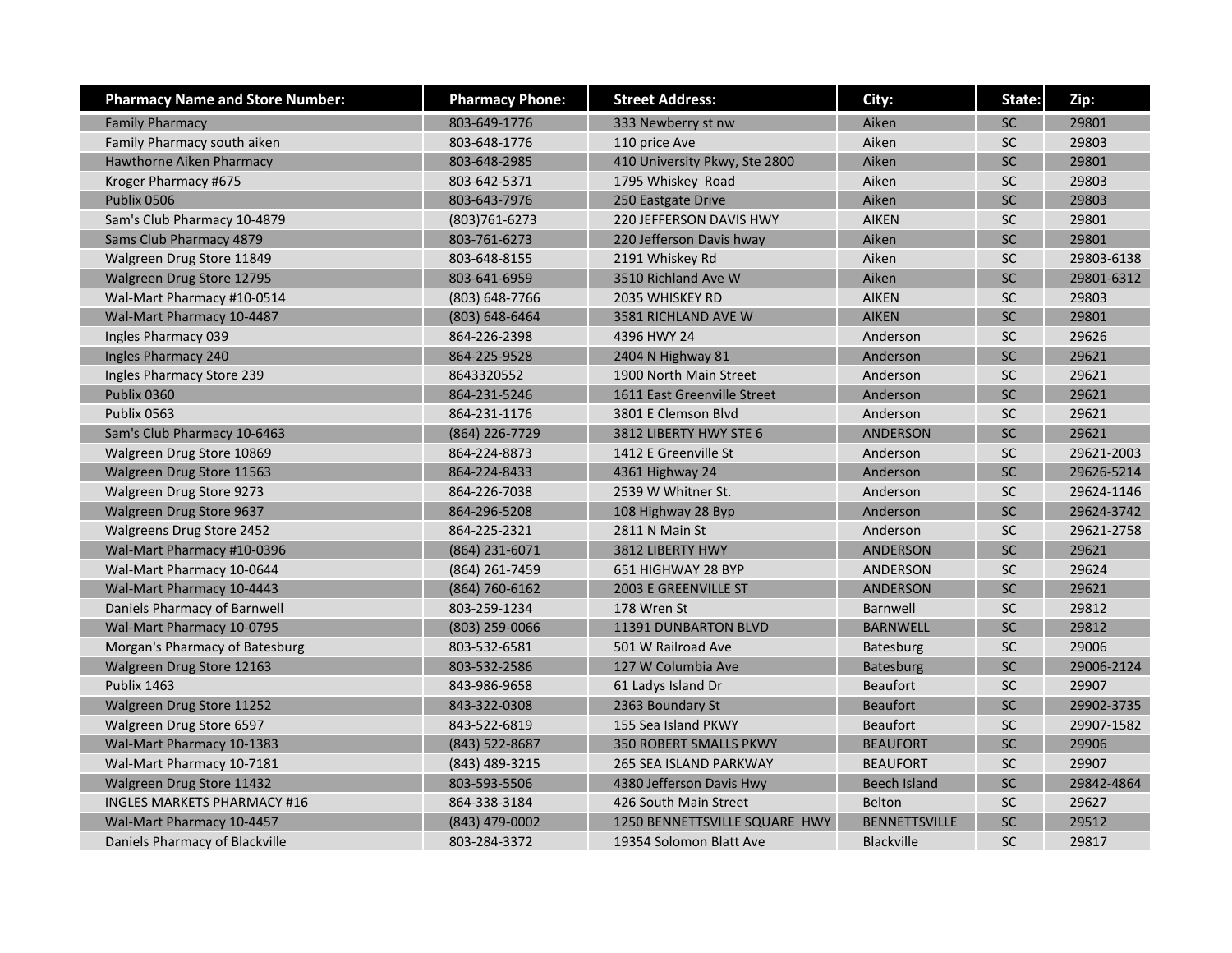| Kroger Pharmacy #499                             | 843-815-7070       | 125 Towne Drive                  | <b>Bluffton</b>        | <b>SC</b>     | 29910      |
|--------------------------------------------------|--------------------|----------------------------------|------------------------|---------------|------------|
| Kroger Pharmacy #703                             | 8439897030         | <b>27 DISCOVERY DRIVE</b>        | <b>BLUFFTON</b>        | <b>SC</b>     | 29910      |
| Publix 0845                                      | 843-706-3504       | 80 Baylor Dr                     | <b>Bluffton</b>        | <b>SC</b>     | 29910      |
| <b>Publix 1205</b>                               | 843-815-6435       | 101 Buckwalter Place Blvd        | <b>Bluffton</b>        | <b>SC</b>     | 29910      |
| Sam's Club Pharmacy 10-6582                      | (843) 837-1862     | <b>14 BLUFFTON ROAD</b>          | <b>BLUFFTON</b>        | SC            | 29926      |
| ULMER FAMILY PHARMACY AND WELLNESS CENTER,       | 843-706-4496       | 68 BLUFFTON ROAD, Ste 6          | <b>BLUFFTON</b>        | SC            | 29910      |
| Walgreen Drug Store 7652                         | 843-815-9953       | 868 Fording Island Rd.           | <b>Bluffton</b>        | SC            | 29910-8663 |
| Wal-Mart Pharmacy 10-6395                        | (843) 815-2970     | <b>4 BLUFFTON RD</b>             | <b>BLUFFTON</b>        | <b>SC</b>     | 29910      |
| Walgreen Drug Store 7593                         | 864-578-2414       | 3681 Boiling Springs Rd.         | <b>Boiling Springs</b> | SC            | 29316-6021 |
| Wal-Mart Pharmacy 10-2806                        | $(864) 814 - 6262$ | 4000 HWY #9                      | <b>BOILING SPRINGS</b> | <b>SC</b>     | 29316      |
| Ingles Pharmacy #201                             | 864-599-0668       | 2120 boiling springs rd          | <b>Boiling springs</b> | SC            | 29316      |
| <b>Upstate Pharmacy - Boiling Springs</b>        | 864-578-9524       | 2400 Boiling Springs Rd Suite B  | <b>Boiling Springs</b> | <b>SC</b>     | 29316      |
| Hawthorne Camden Pharmacy                        | 803-425-8378       | 2534 Broad Street                | Camden                 | SC            | 29020      |
| Walgreen Drug Store 9232                         | 803-424-2510       | 2407 Broad St.                   | Camden                 | SC            | 29020-2342 |
| Wal-Mart Pharmacy #10-0634                       | (803) 425-1691     | 2240 W DEKALB ST                 | <b>CAMDEN</b>          | SC            | 29020      |
| Wal-Mart Pharmacy 10-5378                        | (803) 223-0754     | <b>1355 KNOX ABBOTT DRIVE</b>    | <b>CAYCE</b>           | SC            | 29033      |
| Wal-Mart Pharmacy 10-3222                        | $(864) 639 - 5665$ | 1286 EIGHTEEN MILE RD            | <b>CENTRAL</b>         | SC            | 29630      |
| Chapin Pharmacy                                  | 803-345-1114       | 138A Amicks Ferry                | Chapin                 | SC            | 29036      |
| Publix 1511                                      | 803-345-7542       | 1235 Chapin Rd                   | Chapin                 | SC            | 29036      |
| Costco 360                                       | 843-460-2002       | 3050 ASHLEY TOWN CENTER DR       | Charleston             | <b>SC</b>     | 29414      |
| <b>Crossroads Treatment Center of Charleston</b> | 8432074721         | 2470 Mall Drive, Unit C & D      | <b>CHARLESTON</b>      | SC            | 29406      |
| Fetter Health Care Network Pharmacy              | 8437205655         | 51 Nassau St                     | Charleston             | <b>SC</b>     | 29403      |
| <b>HARRIS TEETER PHARMACY 365</b>                | (843) 556-5630     | 975 Savannah Hwy, Suite 135      | Charleston             | SC            | 29407      |
| <b>HARRIS TEETER PHARMACY 410</b>                | 843-766-4811       | 1812 Sam Rittenberg Blvd, Unit 2 | Charleston             | SC            | 29407      |
| Harris Teeter Pharmacy 028                       | (843) 406-7085     | 675 Folly Rd                     | Charleston             | SC            | 29412      |
| Harris Teeter Pharmacy 406                       | 8436192921         | 3865 WEST ASHLEY CIRCLE          | <b>CHARLESTON</b>      | <b>SC</b>     | 29414      |
| <b>MUSC Ashley River Tower</b>                   | 843-876-0199       | 25 Courtneay Dr M104             | Charleston             | SC            | 29425      |
| <b>MUSC Family Medicine Pharmacy</b>             | 8438762969         | 650 Ellis Oak Ave Rm 119         | Charleston             | <b>SC</b>     | 29412      |
| <b>MUSC Hollings Cancer Center Pharmacy</b>      | 843-876-0199       | 86 Jonathan Lucas Dr rm 114      | Charleston             | SC            | 29425      |
| MUSC- Rutledge Tower Pharmacy                    | 843-876-0199       | 135 Rutledge Ave rm 106          | Charleston             | SC            | 29425      |
| <b>MUSC University Hospital Pharmacy</b>         | 843-876-0199       | 169 Ashley Ave Rm 149            | Charleston             | SC            | 29425      |
| Publix 0472                                      | 843-852-2031       | 1401 Sam Rittenberg Blvd         | Charleston             | SC            | 29407      |
| Publix 0633                                      | 843-762-5676       | 520 Folly Road                   | Charleston             | SC            | 29412      |
| Publix 1599                                      | 843-998-6047       | 10 Westedge St Suite 100         | Charleston             | <b>SC</b>     | 29403      |
| Walgreen Drug Store 12782                        | 843-405-1500       | 1925 Ashley River Rd             | Charleston             | SC            | 29407-4712 |
| Walgreen Drug Store 15512                        | 843-714-6243       | 380 King St                      | Charleston             | <b>SC</b>     | 29401-1411 |
| Walgreen Drug Store 15630                        | 843-795-5452       | 907 Folly Rd                     | Charleston             | SC            | 29412      |
| Wal-Mart Pharmacy 10-1748                        | (843) 763-2006     | 3951 W ASHLEY CIR                | <b>CHARLESTON</b>      | <sub>SC</sub> | 29414      |
| Wal-Mart Pharmacy 10-2348                        | (843) 762-9047     | 1231 FOLLY RD                    | <b>CHARLESTON</b>      | SC            | 29412      |
| Wal-Mart Pharmacy 10-0642                        | (843) 537-2741     | 1040 CHESTERFIELD HWY            | <b>CHERAW</b>          | <b>SC</b>     | 29520      |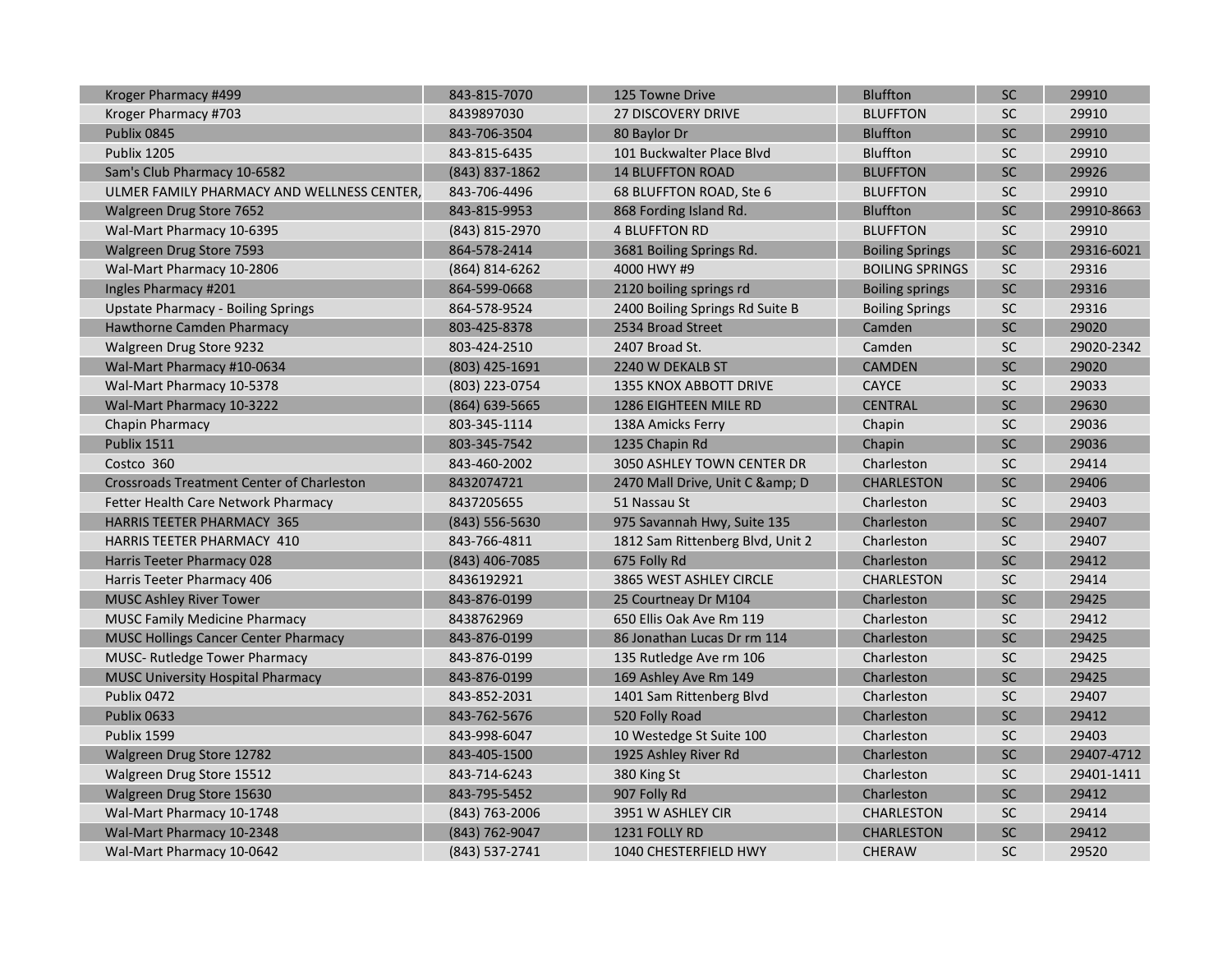| Wal-Mart Pharmacy 10-1603            | (803) 581-3096 | 1691 J A COCHRAN BYPASS          | <b>CHESTER</b>  | SC            | 29706      |
|--------------------------------------|----------------|----------------------------------|-----------------|---------------|------------|
| Ingles 053                           | 8646543094     | 854 hwy 93                       | clemson         | SC            | 29631      |
| Publix 1379                          | 864-654-3781   | 1390 Tiger Boulevard             | Clemson         | SC            | 29631      |
| Walgreen Drug Store 11769            | 864-653-7962   | 1100 Tiger Blvd                  | Clemson         | <b>SC</b>     | 29631-2664 |
| Wal-Mart Pharmacy 10-4445            | (864) 722-6055 | <b>680 OLD GREENVILLE HWY</b>    | <b>CLEMSON</b>  | SC            | 29631      |
| <b>CLINTON DISCOUNT PHARMACY</b>     | 864-387-7151   | 202 N BROAD ST                   | <b>CLINTON</b>  | SC            | 29325      |
| Sadler Hughes Apothecary             | 8648334000     | 216 South Broad Street           | Clinton         | SC            | 29325      |
| Sadler Hughes Apothecary             | 8648334000     | 216 South Broad Street           | Clinton         | SC            | 29325      |
| Costco 1232                          | 803-875-7140   | <b>507 PINEY GROVE RD</b>        | <b>COLUMBIA</b> | SC            | 29210      |
| Costco Pharmacy 1232                 | 8038757140     | 507 Piney Grove Rd               | Columbia        | SC            | 29210      |
| <b>CVS 7516</b>                      | 8037991217     | 3595 Harden St                   | Columbia        | SC            | 29203      |
| Cvs pharmacy 00830                   | 8032127016     | 900 Assembly street              | Columbia        | <b>SC</b>     | 29201      |
| Hawthorne Laurel Pharmacy            | 803-254-2761   | 2761 Laurel Street               | Columbia        | SC            | 29204      |
| Hawthorne Taylor Pharmacy            | 803-256-3440   | 1520A Taylor Street              | Columbia        | SC            | 29201      |
| Kroger Pharmacy #448                 | 803-788-4141   | 10136 Two Notch Road             | Columbia        | SC            | 29229      |
| Kroger Pharmacy #678                 | 803-234-7150   | 1028 Roberts Branch Parkway      | Columbia        | SC            | 29203      |
| Palmetto Health Pharmacy 10MP        | 803-434-6482   | 14 Medical Park Suite 210        | Columbia        | SC            | 29203      |
| Palmetto Health Pharmacy 10MP        | 803-434-6482   | 14 Medical Park Suite 210        | Columbia        | SC            | 29203      |
| Prisma Health Pharmacy 10            | 803-434-6482   | 14 Medical Park Drive, Suite 210 | Columbia        | SC            | 29203      |
| Publix 0067                          | 803-799-0801   | 2800 Rosewood Dr                 | Columbia        | SC            | 29205      |
| Publix 0587                          | 803-788-1655   | 10128 Two Notch Rd               | Columbia        | SC            | 29223      |
| Publix 0597                          | 803-790-4929   | 4840 Forest Drive Suite 10       | Columbia        | <b>SC</b>     | 29206      |
| Publix 0656                          | 803-407-0923   | 150 Harbison Blvd                | Columbia        | SC            | 29212      |
| Publix 0829                          | 803-736-9599   | 4611 Hard Scrabble Rd            | Columbia        | SC            | 29229      |
| Publix 0883                          | 803-407-2632   | 2732 North Lake Drive            | Columbia        | SC            | 29212      |
| Publix 1095                          | 803-255-6101   | 501 Gervais St                   | Columbia        | <b>SC</b>     | 29201      |
| Sam's Club Pharmacy 10-4872          | (803) 223-0091 | 733 FASHION DR                   | <b>COLUMBIA</b> | SC            | 29229      |
| Sam's Club Pharmacy 10-6203          | (803) 749-4775 | <b>350 HARBISON BLVD</b>         | <b>COLUMBIA</b> | SC            | 29212      |
| Sam's Club Pharmacy 10-8283          | (803) 790-7273 | 5426 FOREST DR                   | <b>COLUMBIA</b> | SC            | 29206      |
| Soda City Pharmacy & Compounding LLC | 8037662015     | 380 Saint Andrews Rd             | Columbia        | <b>SC</b>     | 29210      |
| Walgreen Drug Store 10227            | 803-699-7067   | 175 Forum Dr.                    | Columbia        | SC            | 29229-7938 |
| Walgreen Drug Store 10288            | 803-678-4887   | 2725 Clemson Rd.                 | Columbia        | SC            | 29229-8034 |
| Walgreen Drug Store 11379            | 803-647-7638   | 7801 Garners Ferry Rd.           | Columbia        | SC            | 29209-3958 |
| Walgreen Drug Store 11433            | 803-212-1015   | 1941 Blossom St                  | Columbia        | SC            | 29205-2217 |
| Walgreen Drug Store 11851            | 803-732-1975   | 1532 Lake Murray Blvd            | Columbia        | SC            | 29212-8622 |
| Walgreen Drug Store 12478            | 803-419-3664   | 9001 Two Notch Rd.               | Columbia        | SC            | 29223-5834 |
| Walgreen Drug Store 12677            | 803-419-7507   | 4520 Hard Scrabble Rd            | Columbia        | SC            | 29229-8560 |
| Walgreen Drug Store 6136             | 803-787-2527   | 4467 Devine St                   | Columbia        | <sub>SC</sub> | 29205-3611 |
| Walgreen Drug Store 6262             | 803-743-4373   | 3501 Forest Dr.                  | Columbia        | SC            | 29204-4003 |
| Walgreen Drug Store 9487             | 803-731-5120   | 1223 Saint Andrews Rd.           | Columbia        | SC            | 29210-5821 |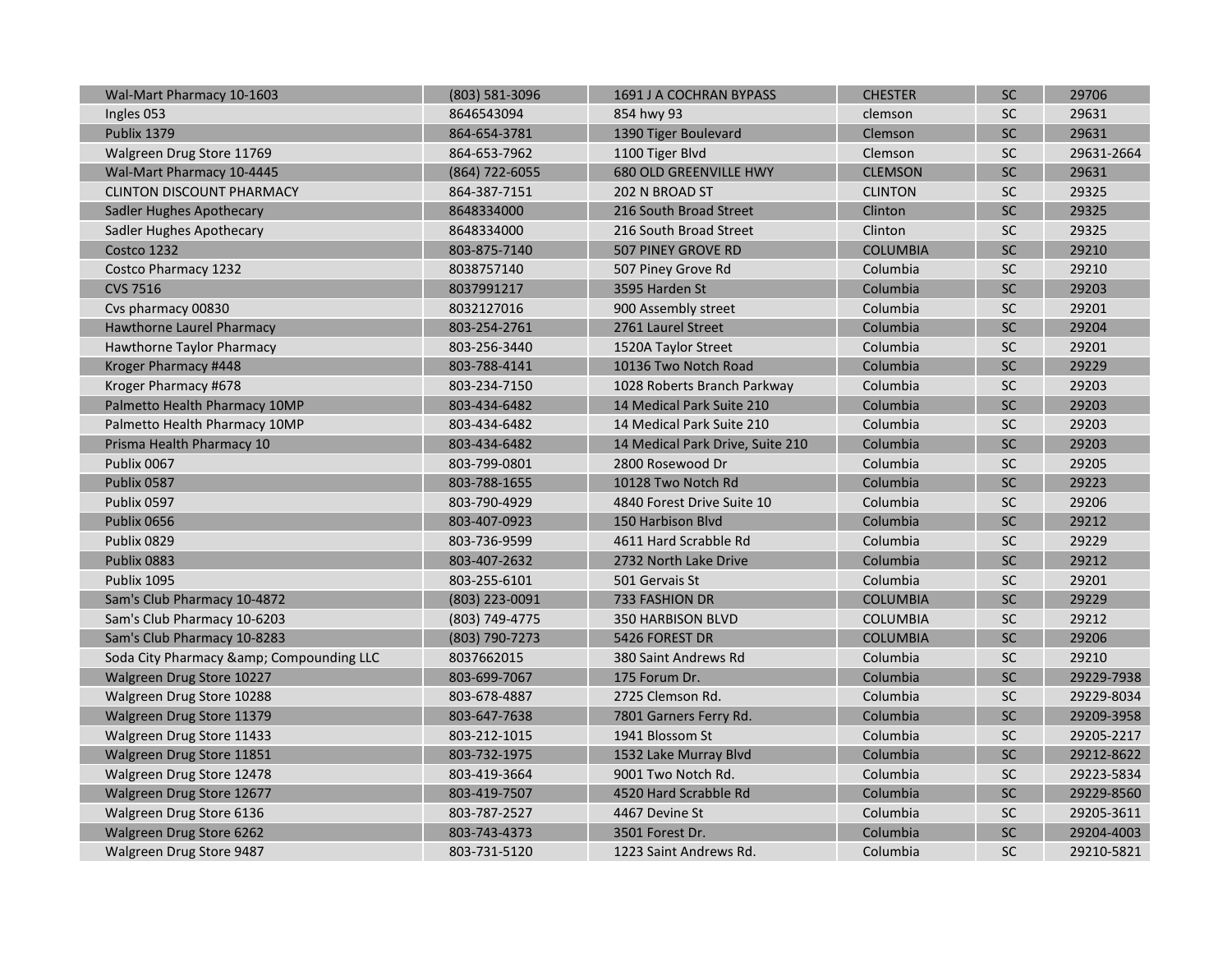| Wal-Mart Pharmacy 10-1164                           | (803) 732-0617 | <b>360 HARBISON BLVD</b>       | <b>COLUMBIA</b>       | <b>SC</b> | 29212      |
|-----------------------------------------------------|----------------|--------------------------------|-----------------------|-----------|------------|
| Wal-Mart Pharmacy 10-1286                           | (803) 783-1664 | 7520 GARNERS FERRY RD          | <b>COLUMBIA</b>       | <b>SC</b> | 29209      |
| Wal-Mart Pharmacy 10-1339                           | (803) 699-1100 | 10060 TWO NOTCH RD             | <b>COLUMBIA</b>       | <b>SC</b> | 29223      |
| Wal-Mart Pharmacy 10-2214                           | (803) 782-8428 | 5420 FOREST DR                 | <b>COLUMBIA</b>       | <b>SC</b> | 29206      |
| Wal-Mart Pharmacy 10-4379                           | (803) 750-3284 | 1326 BUSH RIVER RD             | <b>COLUMBIA</b>       | SC        | 29210      |
| Wal-Mart Pharmacy 10-4506                           | (803) 754-9999 | 321 KILLIAN RD                 | <b>COLUMBIA</b>       | <b>SC</b> | 29203      |
| Wal-Mart Pharmacy 10-5291                           | (620) 429-8445 | 1019 OLD BARNWELL RD           | <b>COLUMBIA</b>       | SC        | 29170      |
| Wal-Mart Pharmacy 10-5318                           | (803) 567-6504 | 3603 BROAD RIVER RD            | <b>COLUMBIA</b>       | <b>SC</b> | 29210      |
| <b>CVS 03850</b>                                    | 8037766605     | 7749 Garners Ferry Rd          | Columbia              | SC        | 29209      |
| Soda City Pharmacy & amp; Compounding               | 8037662015     | 380 Saint Andrews Rd           | Columbia              | SC        | 29210      |
| <b>Walgreen Drug Store 7154</b>                     | 843-488-2000   | 1601 Church St.                | Conway                | SC        | 29526-2959 |
| Wal-Mart Pharmacy #10-0586                          | (843) 365-0301 | 2709 CHURCH ST STE A           | <b>CONWAY</b>         | <b>SC</b> | 29526      |
| Wal-Mart Pharmacy 10-4664                           | (843) 234-1420 | <b>151 MYRTLE RIDGE DR</b>     | <b>CONWAY</b>         | SC        | 29526      |
| Fetter Health Care Network DBA Elijah Wright Health | 843-576-5382   | 1681 Old Highway 6             | Cross                 | SC        | 29436      |
| Naloxone Exchange (Pharmacy - Factor One Source P   | (844) 773-6779 | 217 Glenn St Ste 300           | Cumberland            | <b>MD</b> | 21502-2590 |
| Walgreen Drug Store 9737                            | 843-393-2679   | 1005 S Governor Williams Hwy   | Darlington            | SC        | 29532-5657 |
| Wal-Mart Pharmacy 10-7188                           | (843) 395-8467 | <b>251 ANDOVER PLACE</b>       | <b>DARLINGTON</b>     | SC        | 29532      |
| Walgreen Drug Store 10447                           | 843-774-2707   | 1210 Highway 301 N             | Dillon                | SC        | 29536-2455 |
| Wal-Mart Pharmacy #10-0627                          | (843) 841-1576 | <b>805 ENTERPRISE RD</b>       | <b>DILLON</b>         | SC        | 29536      |
| Ingles Pharmacy #93                                 | 8644330422     | 2120 east main st              | duncan                | SC        | 29334      |
| Publix 0543                                         | 864-486-4706   | 2153 East Main Street Suite B9 | Duncan                | SC        | 29334      |
| Walgreen Drug Store 12447                           | 864-486-1779   | 2196 E Main St                 | Duncan                | <b>SC</b> | 29334-9456 |
| <b>Easley Healthmart Pharmacy</b>                   | 8646424879     | 401 Hillcrest Drive            | Easley                | SC        | 29640      |
| Ingles #051                                         | 864-855-9790   | 5251 Calhoun Memorial Highway  | Easley                | SC        | 29642      |
| Ingles Pharmacy #251                                | 864-855-6856   | 410 Pelzer Hwy                 | Easley                | SC        | 29642      |
| Ingles Pharmacy #251                                | 864-855-6856   | 410 Pelzer Highway             | Easley                | <b>SC</b> | 29642      |
| Publix 0205                                         | 864-850-2276   | 6525 Calhoun Memorial Highway  | Easley                | <b>SC</b> | 29640      |
| Sam's Club Pharmacy 10-4901                         | (864) 644-9012 | <b>309 ROLLING HILLS CIR</b>   | <b>EASLEY</b>         | SC        | 29640      |
| Walgreen Drug Store 11400                           | 864-855-2925   | 5312 Calhoun Memorial Hwy      | Easley                | SC        | 29640-3866 |
| Wal-Mart Pharmacy #10-0631                          | (864) 855-9364 | 115 ROLLING HILLS CIR          | <b>EASLEY</b>         | <b>SC</b> | 29640      |
| Donna's Pharmacy (DBA Ehrhardt Pharmacy)            | 803-267-2121   | 12930 Broxton Bridge Road      | Ehrhardt <sup>'</sup> | SC        | 29081      |
| Carolinas Hospital System 16396                     | 843-799-6270   | 805 Pamplico Hwy, STE B130     | <b>Florence</b>       | SC        | 29505-6049 |
| LONGS DRUGS OF FLORENCE                             | 8436560390     | 360 N IRBY ST                  | <b>FLORENCE</b>       | SC        | 29501      |
| Sam's Club Pharmacy 10-6571                         | (843) 758-6087 | <b>200 BELTLINE DR</b>         | <b>FLORENCE</b>       | <b>SC</b> | 29501      |
| <b>THE Pharmacy</b>                                 | 843-773-2821   | 2500 Hoffmeyer Road            | Florence              | SC        | 29501      |
| Walgreen Drug Store 15997                           | 843-773-3021   | 726 S Irby St                  | Florence              | SC        | 29501-5214 |
| Walgreen Drug Store 7155                            | 843-629-8427   | 1500 S Irby St.                | Florence              | SC        | 29505-3408 |
| Walgreen Drug Store 7626                            | 843-317-1233   | 2498 2nd Loop Rd               | Florence              | <b>SC</b> | 29501-6162 |
| Wal-Mart Pharmacy #10-0630                          | (843) 664-0909 | 230 N BELTLINE DR              | <b>FLORENCE</b>       | SC        | 29501      |
| Wal-Mart Pharmacy 10-2703                           | (843) 292-0307 | <b>2014 S IRBY ST</b>          | <b>FLORENCE</b>       | <b>SC</b> | 29505      |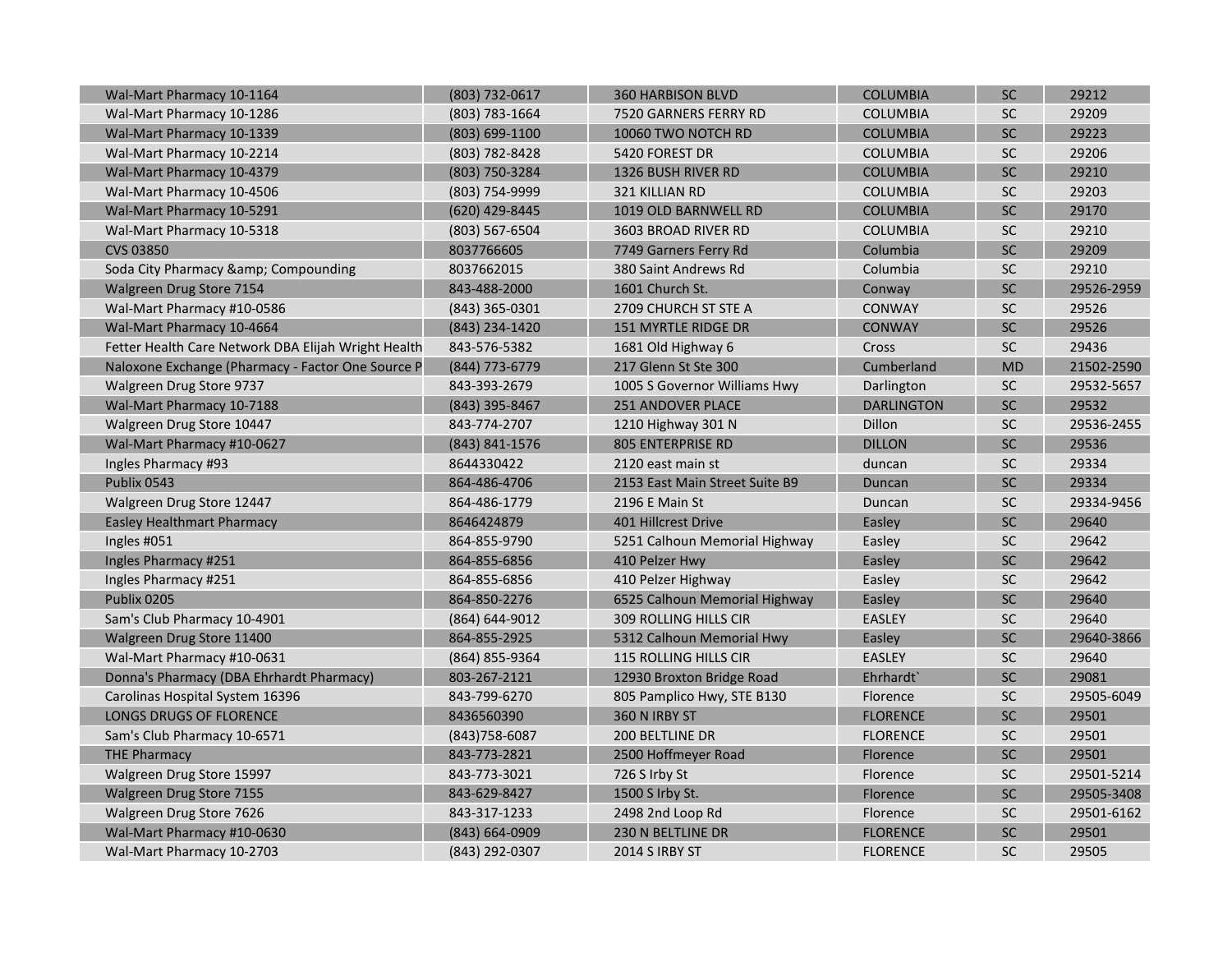| Wal-Mart Pharmacy 10-3638            | (843) 269-9980 | 804 S. CASHUA DRIVE              | <b>FLORENCE</b>         | <b>SC</b> | 29501      |
|--------------------------------------|----------------|----------------------------------|-------------------------|-----------|------------|
| Kroger Pharmacy #012                 | 803-782-4027   | 3403 Forest Drive                | <b>Forest Acres</b>     | SC        | 29204      |
| <b>HARRIS TEETER PHARMACY</b>        | (803) 548-6610 | 867 Stockbridge Drive            | Fort Mill               | <b>SC</b> | 29708      |
| <b>HARRIS TEETER PHARMACY 370</b>    | (803) 547-0585 | 500 MERCANTILE PLACE             | Fort Mill               | <b>SC</b> | 29715      |
| <b>HARRIS TEETER PHARMACY 082</b>    | (803) 396-0450 | 1750 Hwy 160 West                | Fort Mill               | SC        | 29708-     |
| Palmetto Family Pharmacy Regent Park | 803-396-1092   | 1046 Regent Parkway #104         | Fort Mill               | SC        | 29720      |
| Publix 1419                          | 803-548-7917   | 928 Gold Hill Rd                 | Fort Mill               | SC        | 29708      |
| Tega Cay Pharmacy                    | 8035476100     | 1741 Gold Hill Rd Ste 106        | Fort Mill               | SC        | 29708      |
| Walgreen Drug Store 10162            | 803-802-7644   | 1716 Pleasant Rd.                | Fort Mill               | SC        | 29708-7815 |
| Walgreen Drug Store 11564            | 803-548-9201   | 7686 Charlotte Hwy               | Fort Mill               | <b>SC</b> | 29707-7098 |
| Walgreen Drug Store 11968            | 803-548-4699   | 1250 Tom Hall St.                | <b>Fort Mill</b>        | <b>SC</b> | 29715-7000 |
| Wal-Mart Pharmacy 10-3359            | (803) 228-6130 | 500 N. DOBYS BRIDGE ROAD         | <b>FORT MILL</b>        | <b>SC</b> | 29715      |
| BestRx Pharmacy                      | 864-210-1811   | 1103 N. Main Street, Suite E     | Fountain Inn            | SC        | 29644      |
| Wal-Mart Pharmacy #10-0638           | (864) 489-8704 | <b>165 WALTON DR</b>             | <b>GAFFNEY</b>          | <b>SC</b> | 29341      |
| Walgreen Drug Store 9996             | 864-902-0374   | 837 W Floyd Baker Blvd           | Gafney                  | SC        | 29341-1805 |
| Kroger Pharmacy #025                 | 843-357-4300   | 2939 Highway 17 South            | Garden City Beach       | SC        | 29576      |
| Wal-Mart Pharmacy 10-5705            | (843) 357-6588 | <b>545 GARDEN CITY CONNECTOR</b> | <b>GARDEN CITY BEAC</b> | SC        | 29576      |
| <b>Gaston Family Pharmacy</b>        | 803-939-8489   | 1118 Mack St                     | gaston                  | <b>SC</b> | 29053      |
| <b>CareSC Pharmacy</b>               | 8435459292     | 718 north fraser street          | Georgetown              | SC        | 29440      |
| Walgreen Drug Store 9834             | 843-545-1732   | 1098 N Fraser St.                | Georgetown              | SC        | 29440-2849 |
| Wal-Mart Pharmacy #10-0625           | (843) 527-2223 | 1310 N FRASER ST                 | <b>GEORGETOWN</b>       | SC        | 29440      |
| Morgan's Pharmacy                    | 803-892-5572   | 309 Broad Street                 | Gilbert                 | <b>SC</b> | 29054      |
| Morgan's Pharmacy of Gilbert         | 803-892-5572   | 309 Broad Street                 | Gilbert                 | SC        | 29054      |
| Publix 0459                          | 843-569-7942   | 208-C St. James Ave              | Goose Creek             | <b>SC</b> | 29445      |
| Walgreen Drug Store 11434            | 8435537876     | 1630 Red Bank Rd                 | Goose Creek             | SC        | 29445-4588 |
| Walgreen Drug Store 9542             | 843-824-9375   | 1 S Alliance Dr.                 | <b>Goose Creek</b>      | <b>SC</b> | 29445-7172 |
| Wal-Mart Pharmacy 10-2928            | (843) 553-3185 | <b>605 SAINT JAMES AVE</b>       | <b>GOOSE CREEK</b>      | SC        | 29445      |
| Wal-Mart Pharmacy 10-3646            | (843) 619-4663 | 1635 RED BANK ROAD               | <b>GOOSE CREEK</b>      | <b>SC</b> | 29445      |
| Wal-Mart Pharmacy 10-3899            | (843) 714-6289 | <b>215 ST JAMES AVENUE</b>       | <b>GOOSE CREEK</b>      | SC        | 29445      |
| Costco 1005                          | 864-297-2569   | 1021 WOODRUFF ROAD               | Greenville              | <b>SC</b> | 29607      |
| HARRIS TEETER PHARMACY 420           | (864) 977-8045 | 1720 Augusta Street              | Greenville              | SC        | 29605      |
| Ingles 32                            | 864-322-2813   | 1335 Stallings Rd                | Greenville              | SC        | 29609      |
| Ingles Pharmacy #69                  | 864-235-7183   | 1500 Poinsett Hwy                | Greenville              | SC        | 29609      |
| Publix 0530                          | 864-987-7086   | 1750 Woodruff Rd                 | Greenville              | <b>SC</b> | 29607      |
| Publix 0576                          | 864-246-1190   | 5000 Old Buncombe Rd             | Greenville              | SC        | 29617      |
| Publix 0602                          | 864-250-4709   | 235 S Pleasantburg Dr            | Greenville              | SC        | 29607      |
| Publix 0874                          | 864-370-8215   | 215 Pelham Rd                    | Greenville              | SC        | 29615      |
| Publix 1148                          | 864-240-2020   | 400 East mcbee Ave Suite 100     | Greenville              | <b>SC</b> | 29601      |
| Sam's Club Pharmacy 10-8278          | (864) 987-1090 | 1211 WOODRUFF RD                 | <b>GREENVILLE</b>       | SC        | 29607      |
| Upstate Pharmacy - Cross Creek       | 864-797-7170   | 111 Doctors Dr                   | Greenville              | <b>SC</b> | 29605      |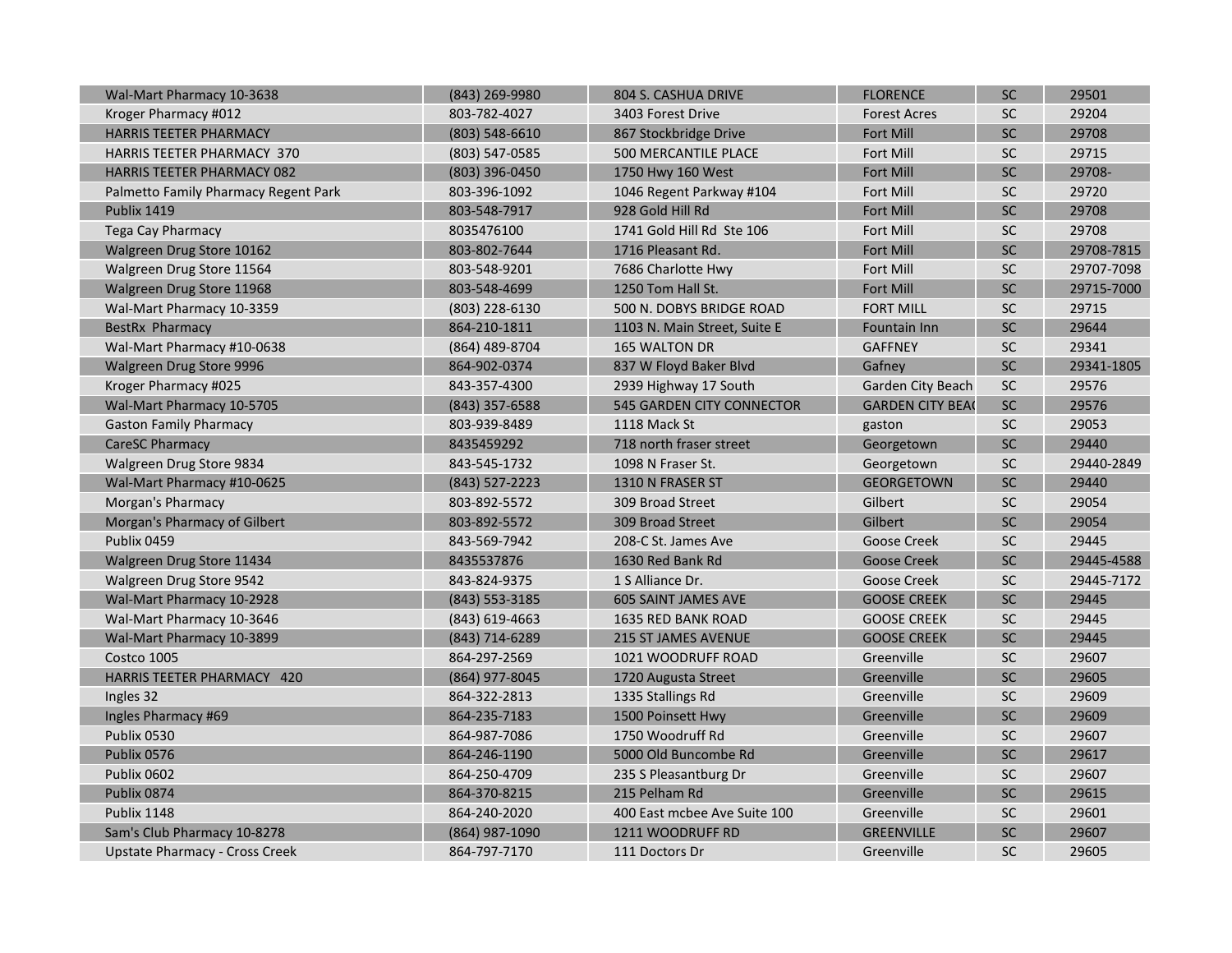| Upstate Pharmacy - Internal Medicine Associates | 864-286-7545     | 1025 Verdae Blvd Suite A         | Greenville         | <b>SC</b> | 29607      |
|-------------------------------------------------|------------------|----------------------------------|--------------------|-----------|------------|
| Walgreen Drug Store 10389                       | 864-234-6462     | 902 Pelham Rd.                   | Greenville         | <b>SC</b> | 29615-3639 |
| Walgreen Drug Store 12164                       | 864-234-2451     | 2008 Laurens rd                  | Greenville         | <b>SC</b> | 29607-2915 |
| Walgreen Drug Store 12979                       | 864-295-2029     | 3501 Highway 153                 | Greenville         | <b>SC</b> | 29611      |
| Walgreen Drug Store 2681                        | 864-295-0243     | 6057 White Horse Rd.             | Greenville         | SC        | 29611-3842 |
| Walgreen Drug Store 7447                        | 864-268-7123     | 2700 Wade Hampton Blvd           | Greenville         | <b>SC</b> | 29615-1152 |
| Walgreen Drug Store 7572                        | 64-233-9401      | 2323 E North St.                 | Greenville         | SC        | 29607-1238 |
| Walgreen Drug Store 9597                        | 864-240-8141     | 1801 Poinsett Hwy                | Greenville         | <b>SC</b> | 29609-2850 |
| Walgreen Drug Store 9774                        | 864-288-9334     | 1 The Pkwy                       | Greenville         | SC        | 29615-5026 |
| Walgreens Drug Store 1252                       | 864-232-4781     | 2018 Augusta St                  | Greenville         | SC        | 29605-1750 |
| Wal-Mart Pharmacy #10-0640                      | (864) 234-6971   | 1451 WOODRUFF RD                 | <b>GREENVILLE</b>  | SC        | 29607      |
| Wal-Mart Pharmacy #10-0641                      | (864) 295-3186   | 6134 WHITE HORSE RD              | <b>GREENVILLE</b>  | <b>SC</b> | 29611      |
| Wal-Mart Pharmacy 10-2328                       | (864) 214-8703   | 2014 WADE HAMPTON BLVD           | <b>GREENVILLE</b>  | SC        | 29615      |
| Wal-Mart Pharmacy 10-3192                       | $(864)$ 605-6319 | 11410 ANDERSON RD                | <b>GREENVILLE</b>  | <b>SC</b> | 29611      |
| Wal-Mart Pharmacy 10-4452                       | (864) 605-6370   | 5009 OLD BUNCOMBE ROAD           | <b>GREENVILLE</b>  | SC        | 29617      |
| Wal-Mart Pharmacy 10-4583                       | (864) 288-8171   | 3925 PELHAM RD                   | <b>GREENVILLE</b>  | SC        | 29615      |
| <b>WELCOME PHARMACY</b>                         | 8646710300       | 3405 WHITE HORSE RD SUITE F      | <b>GREENVILLE</b>  | SC        | 29611      |
| Upstate Medical Pharmacy                        | 864-455-8910     | 701 Grove Road Employee Pavilion | Greenville         | SC        | 29605      |
| Upstate Pharmacy - Center For Family Medicine   | 864-455-6330     | 877 W. Faris Rd                  | Greenville         | <b>SC</b> | 29605      |
| Upstate Pharmacy - Eastside                     | 864-454-2369     | 200 Patewood Dr. Suite B-150     | Greenville         | <b>SC</b> | 29615      |
| <b>Carolina Community Pharmacy</b>              | 864-330-8230     | 420 Epting Ave Suite A           | Greenwood          | SC        | 29646      |
| Carolina Community Pharmacy NW                  | 864-889-9300     | 577 Bypass 72 NW                 | Greenwood          | SC        | 29649      |
| Publix 1464                                     | 864-223-8909     | 479 Bypass 72 NW Suite 100       | Greenwood          | SC        | 29649      |
| Walgreen Drug Store 10229                       | 864-953-2251     | 1376 Main St. S                  | Greenwood          | <b>SC</b> | 29646-3932 |
| Walgreen Drug Store 7446                        | 864-223-6904     | 1014 Montague Ave                | Greenwood          | SC        | 29649-1450 |
| Wal-Mart Pharmacy 10-1382                       | $(864)$ 229-6722 | 508 NW BYPASS 72                 | <b>GREENWOOD</b>   | <b>SC</b> | 29649      |
| Wal-Mart Pharmacy 10-6887                       | (864) 321-6029   | 300 BYPASS 25 NE                 | <b>GREENWOOD</b>   | <b>SC</b> | 29646      |
| Ingles Markets #208                             | 864-801-3508     | 1524 Locust Hill Rd              | Greer              | <b>SC</b> | 29651      |
| Pharmacy - Gibbs - Pelham                       | 864-530-6460     | 2759 South Highway 14            | Greer              | SC        | 29650      |
| Publix 0531                                     | 864-848-7826     | 411 The Parkway                  | Greer              | <b>SC</b> | 29650      |
| <b>SRHS Pharmacy-Pelham</b>                     | 864-530-6460     | 2759 S Hwy 14                    | Greer              | SC        | 29650      |
| Upstate Pharmacy - Greer                        | 864-522-1700     | 845 S. Buncombe Road             | Greer              | <b>SC</b> | 29650      |
| Walgreen Drug Store 10390                       | 864-801-2337     | 1232 W Wade Hampton Blvd         | Greer              | SC        | 29650-1243 |
| Walgreen Drug Store 7279                        | 864-968-1949     | 101 W Wade Hampton Blvd          | Greer              | <b>SC</b> | 29650-1651 |
| Wal-Mart Pharmacy 10-2687                       | (864) 877-2296   | 14055 E WADE HAMPTON BLVD        | <b>GREER</b>       | SC        | 29651      |
| Wal-Mart Pharmacy 10-4145                       | (864) 655-6425   | 805 W WADE HAMPTON BLVD STE B    | <b>GREER</b>       | <b>SC</b> | 29650      |
| <b>Worksite Pharmacy 15429</b>                  | 864-801-0411     | 415 Brockman Mcclimon Rd, STE B  | Greer              | SC        | 29651-6608 |
| Publix 1354                                     | 843-208-3605     | 112 Nickel Plate rd              | Hardeeville        | <b>SC</b> | 29927      |
| Wal-Mart Pharmacy 10-2832                       | (843) 208-3010   | 4400 HIGHWAY 278                 | <b>HARDEEVILLE</b> | SC        | 29927      |
| Harleyville Drug LLC                            | 843-462-7646     | 108 West Main Street             | Harleyville        | <b>SC</b> | 29448      |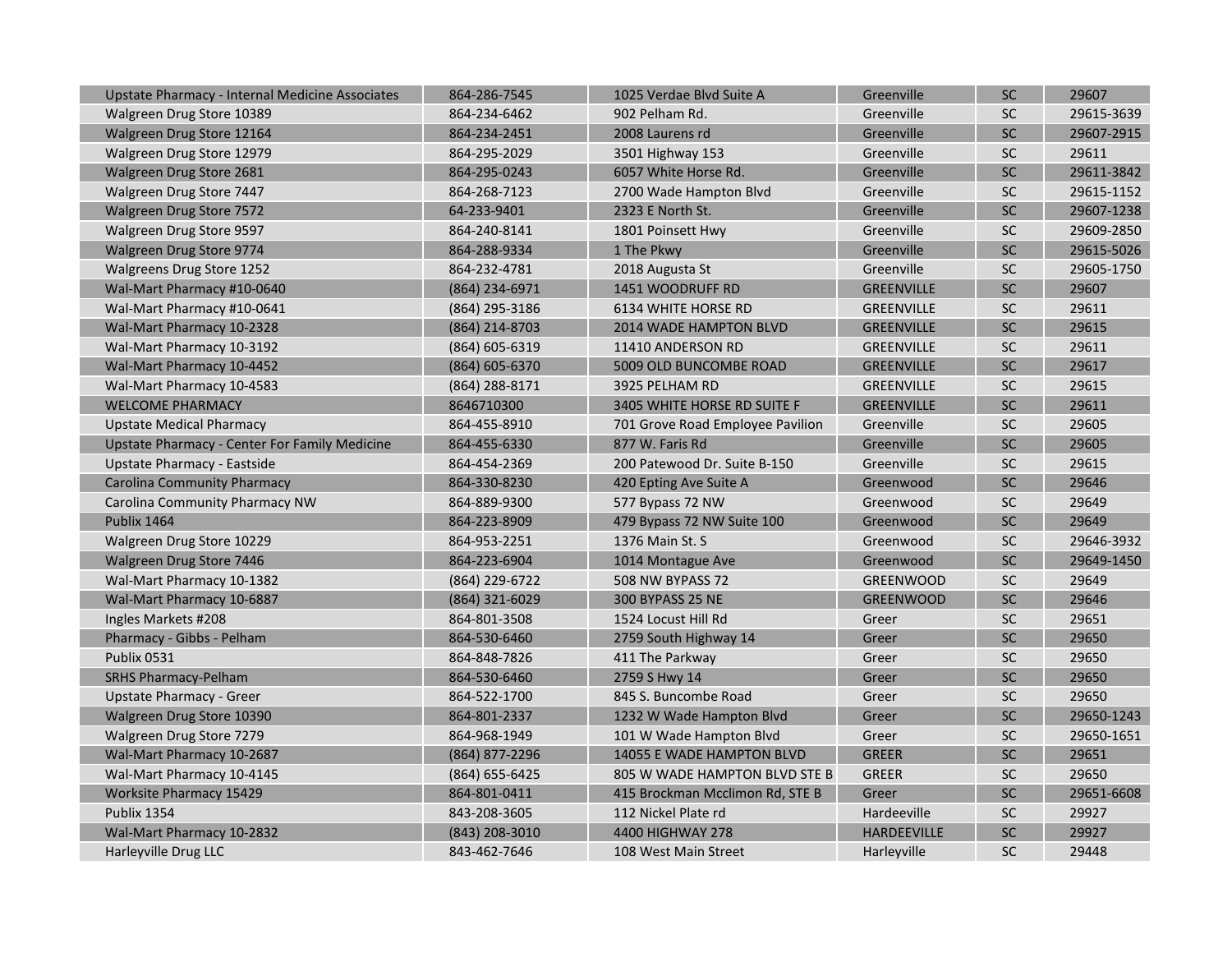| Walgreen Drug Store 10329           | 843-332-4523     | 901 S 5th St.                 | Hartsville         | <b>SC</b> | 29550-5739 |
|-------------------------------------|------------------|-------------------------------|--------------------|-----------|------------|
| Wal-Mart Pharmacy 10-1135           | (843) 332-8111   | 1150 S 4TH ST                 | <b>HARTSVILLE</b>  | <b>SC</b> | 29550      |
| <b>Burke's Main Street Pharmacy</b> | 8436812622       | 1101 Main Street              | <b>Hilton Head</b> | <b>SC</b> | 29926      |
| <b>HARRIS TEETER PHARMACY 152</b>   | 843-689-1333     | 301 Main Street               | <b>Hilton Head</b> | <b>SC</b> | 29926      |
| <b>HARRIS TEETER PHARMACY 423</b>   | (843) 785-2333   | 33 Office Park Rd. Ste 100    | <b>Hilton Head</b> | SC        | 29928      |
| Kroger Pharmacy #671                | 843-842-0550     | 42 Shelter Cove Lane          | Hilton Head        | <b>SC</b> | 29928      |
| Walgreen Drug Store 4813            | 843-686-6525     | 11 Palmetto Bay Rd.           | <b>Hilton Head</b> | <b>SC</b> | 29928-3293 |
| Wal-Mart Pharmacy 10-0728           | (843) 681-3010   | <b>25 PEMBROKE DR</b>         | <b>HILTON HEAD</b> | SC        | 29926      |
| Publix 0473                         | 843-689-2276     | 45 Pembroke Dr                | Hilton Head island | SC        | 29926      |
| Walgreen Drug Store 4980            | 843-342-7451     | 20 Hatton Pl                  | Hilton Head Island | SC        | 29926-4202 |
| Fred's Pharmacy #1914               | 864-369-0707     | 518 E. Greer St.              | Honea Path         | SC        | 29654      |
| <b>HARRIS TEETER PHARMACY 372</b>   | (803) 802-5400   | 6271 Carolina Commons Dr      | Indian Land        | SC        | 29707      |
| Publix 1412                         | 803-548-9033     | 8360 Charlotte Highway        | Indian Land        | SC        | 29707      |
| Wal-Mart Pharmacy 10-4237           | (803) 802-1818   | 10048 CHARLOTTE HWY           | <b>INDIAN LAND</b> | <b>SC</b> | 29707      |
| Ingles Pharmacy #200                | (864) 814-3643   | 4600 HWY 9                    | Inman              | SC        | 29349      |
| Kroger Pharmacy #002                | 803-732-0426     | 7467 St. Andrews Road Suite 6 | Irmo               | SC        | 29063      |
| Publix 0017                         | 803-407-0436     | 7320 Broad River rd           | Irmo               | SC        | 29063      |
| Walgreen Drug Store 10226           | 803-749-7099     | 1251 Dutch Fork Rd.           | Irmo               | SC        | 29063-8824 |
| Walgreen Drug Store 9805            | 803-749-3046     | 7412 Broad River Rd.          | Irmo               | SC        | 29063-9662 |
| Wal-Mart Pharmacy 10-4440           | (803) 781-7877   | <b>1180 DUTCH FORK RD</b>     | <b>IRMO</b>        | SC        | 29063      |
| Delta of Isle of Palms              | 843-885-8008     | 1400 Palm Blvd, Suite E       | Isle of Palms      | SC        | 29451      |
| Publix 1145                         | 843-573-8780     | 3642 Savannah Hwy Ste 132     | Johns Island       | SC        | 29455      |
| Walgreen Drug Store 12635           | 843-571-0615     | 3621 Savannah Hwy             | Johns Island       | SC        | 29455-7937 |
| Wal-Mart Pharmacy 10-3713           | (843) 879-5288   | 3685 LADSON ROAD              | LADSON             | <b>SC</b> | 29456      |
| The Medicine Cabinet                | 843-374-2825     | 319 Mercy Street              | Lake City          | SC        | 29560      |
| Wal-Mart Pharmacy #10-0621          | (843) 394-8125   | 900 US 52 HWY                 | <b>LAKE CITY</b>   | SC        | 29560      |
| Lake Wylie Pharmacy                 | 803-831-2044     | 221 Latitude Ln               | Lake Wylie         | <b>SC</b> | 29710      |
| Publix 1486                         | 803-831-5672     | 158 Highway 274               | Lake Wylie         | <b>SC</b> | 29710      |
| Walgreen Drug Store 10838           | 803-631-4144     | 5220 Highway 557              | Lake Wylie         | SC        | 29710-8517 |
| Wal-Mart Pharmacy 10-5745           | $(803)$ 619-7028 | <b>175 HIGHWAY 274</b>        | LAKE WYLIE         | <b>SC</b> | 29710      |
| Carolina Pharmacy Airport Rd        | 803-289-0000     | 1755 AIRPORT ROAD suite 100   | lancaster          | SC        | 29720      |
| <b>Carolina Pharmacy Meeting St</b> | 803-286-8444     | 1228 colonial commons court   | lancaster          | <b>SC</b> | 29720      |
| Carolina Pharmacy Woodland Dr.      | 803-286-6262     | <b>108C WOODLAND DRIVE</b>    | lancaster          | SC        | 29720      |
| Walgreen Drug Store 10448           | 803-289-1223     | 1101 Highway 9 Byp W          | Lancaster          | <b>SC</b> | 29720-1710 |
| Wal-Mart Pharmacy 10-1030           | (803) 286-5424   | 805 HWY 9 BYPASS WES          | LANCASTER          | SC        | 29720      |
| Ingles #205                         | 8644574598       | 1851 Hwy 14 E                 | Landrum            | SC        | 29356      |
| Ingles Pharmacy #44                 | 8649841492       | 901 East Main St              | Laurens            | SC        | 29360      |
| Laurens Drug Company                | 864-984-6023     | 923 West Main Street          | Laurens            | SC        | 29360      |
| Walgreen Drug Store 12568           | 864-984-5283     | 814 E Main St                 | Laurens            | SC        | 29360-3535 |
| Wal-Mart Pharmacy 10-1130           | (864) 682-8104   | 922 E MAIN ST                 | <b>LAURENS</b>     | <b>SC</b> | 29360      |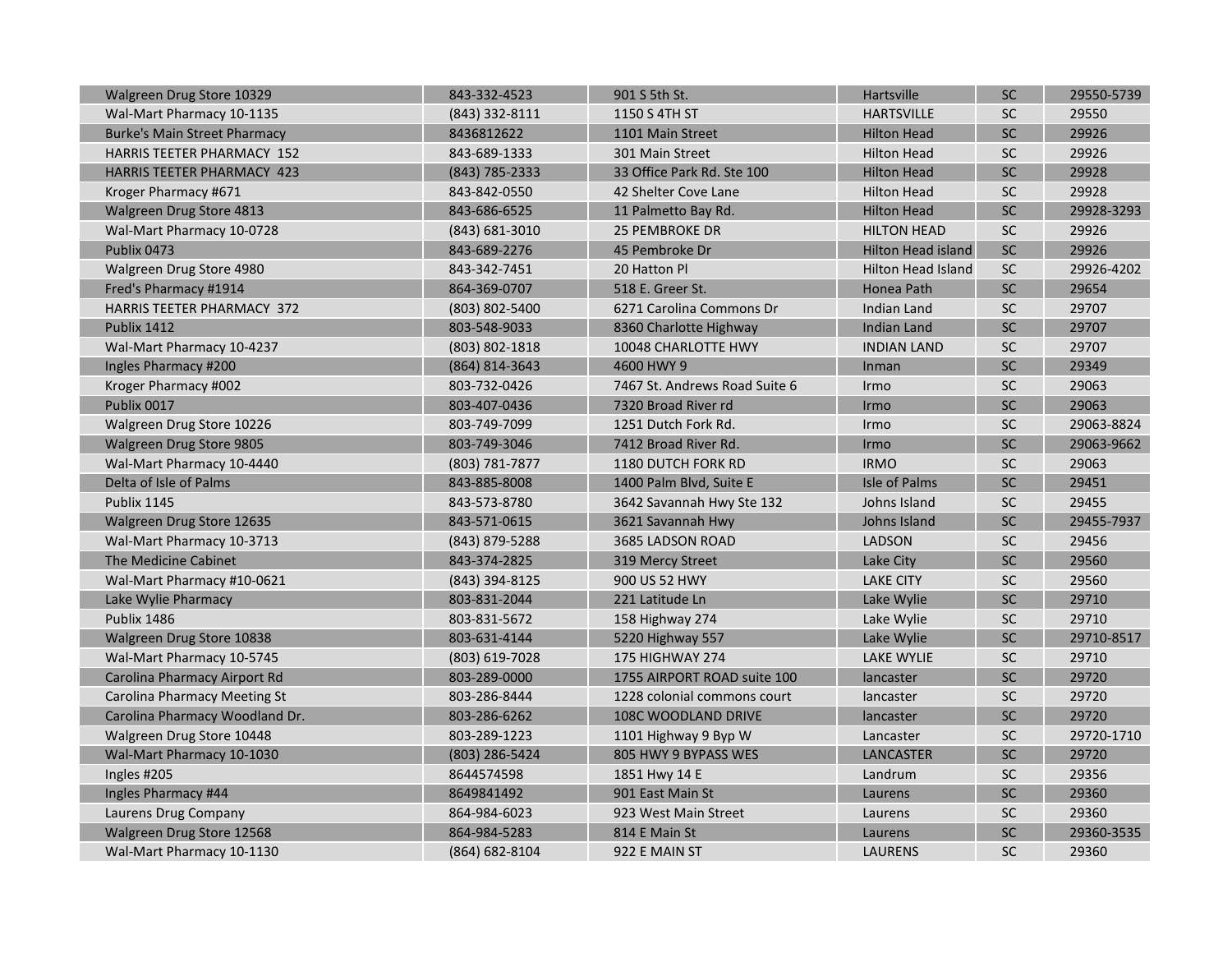| Wal-Mart Pharmacy 10-4420              | (803) 532-5226 | <b>115 E CHURCH ST</b>          | <b>LEESVILLE</b>      | <b>SC</b> | 29070      |
|----------------------------------------|----------------|---------------------------------|-----------------------|-----------|------------|
| Publix 0512                            | 803-951-1727   | 100 Old Cherokee Rd             | Lexington             | <b>SC</b> | 29072      |
| Publix 1383                            | 803-996-6171   | 847 Highway 378 West            | Lexington             | <b>SC</b> | 29072      |
| Publix 1637                            | 803-756-6000   | 5441 Platt Springs Road         | Lexington             | <b>SC</b> | 29073      |
| Walgreen Drug Store 11362              | 803-356-1001   | 1903 S Lake Dr                  | Lexington             | SC        | 29073-7760 |
| Walgreen Drug Store 12512              | 803-358-0318   | 5220 Sunset Blyd                | Lexington             | <b>SC</b> | 29072-9259 |
| Walgreen Drug Store 7399               | 803-957-3071   | 423 W Main St.                  | Lexington             | <b>SC</b> | 29072-2637 |
| Wal-Mart Pharmacy 10-0881              | (803) 808-3747 | 5556 SUNSET BLVD                | <b>LEXINGTON</b>      | <b>SC</b> | 29072      |
| Wal-Mart Pharmacy 10-4521              | (803) 957-1321 | <b>1780 S LAKE DR</b>           | <b>LEXINGTON</b>      | <b>SC</b> | 29073      |
| Ingles Markets Pharmacy #253           | 864-843-9326   | 429 E. Main St.                 | Liberty               | <b>SC</b> | 29657      |
| Seashore Drugs 8466                    | 8432819797     | 1304 hwy 17                     | <b>Little River</b>   | SC        | 29566      |
| Hawthorne Lugoff Pharmacy              | 803-408-9589   | 710 Highway 1 South             | Lugoff                | <b>SC</b> | 29078      |
| <b>BRUNSON'S PHARMACY</b>              | 8034352511     | <b>12 N BROOKS ST</b>           | <b>MANNING</b>        | SC        | 29102      |
| SupRx #32                              | 8034332412     | 36 Sunset DR                    | Manning               | SC        | 29102      |
| SupRx Pharmacy #32                     | 8034332412     | 36 Sunset DR                    | <b>Manning</b>        | SC        | 29102      |
| SupRx Pharmacy #32                     | 8034332412     | 36 Sunset Dr                    | Manning               | SC        | 29102      |
| Wal-Mart Pharmacy 10-1017              | (803) 435-4381 | 2010 PAXVILLE HWY               | <b>MANNING</b>        | SC        | 29102      |
| Wal-Mart Pharmacy 10-1829              | (843) 423-9411 | <b>305 COMMERCE DR</b>          | <b>MARION</b>         | SC        | 29571      |
| Publix 1012                            | 864-987-1607   | 111 West Butler Rd              | Mauldin               | SC        | 29662      |
| Walgreen Drug Store 9082               | 864-297-0739   | 104 W Butler Rd.                | Mauldin               | <b>SC</b> | 29662-2535 |
| Walgreens 09082                        | 864-714-9899   | 104 w butler rd                 | mauldin               | SC        | 29662      |
| Delta Pharmacy                         | 843-761-5255   | 402 East Main St                | <b>Moncks Corner</b>  | SC        | 29461      |
| Walgreen Drug Store 10257              | 843-899-6601   | 395 N Highway 52                | <b>Moncks Corner</b>  | SC        | 29461-3919 |
| Wal-Mart Pharmacy 10-1146              | (843) 899-5755 | <b>511 N HIGHWAY 52</b>         | <b>MONCKS CORNER</b>  | <b>SC</b> | 29461      |
| Costco 1319                            | 843-375-7032   | 3525 Park Ave Blvd              | <b>Mount Pleasant</b> | SC        | 29466      |
| <b>Publix 1055</b>                     | 843-856-3187   | 1435 Ben Sawyer Blyd            | Mount Pleasant        | <b>SC</b> | 29464      |
| <b>Publix 1081</b>                     | 843-388-2908   | 1125 Park West Blvd             | <b>Mount Pleasant</b> | <b>SC</b> | 29466      |
| Walgreen Drug Store 15072              | 843-856-2491   | 2903 N Highway 17               | <b>Mount Pleasant</b> | <b>SC</b> | 29466-8962 |
| Walgreen Drug Store 15442              | 843-972-4068   | 389 Johnnie Dodds Blvd          | <b>Mount Pleasant</b> | SC        | 29494      |
| Walgreen Drug Store 7156               | 843-388-2585   | 1810 N Highway 17               | <b>Mount Pleasant</b> | <b>SC</b> | 29464-3309 |
| Wal-Mart Pharmacy #10-0632             | (843) 881-9585 | <b>1481 N HIGHWAY 17</b>        | <b>MOUNT PLEASANT</b> | SC        | 29464      |
| <b>HARRIS TEETER PHARMACY 131</b>      | (843) 971-2075 | 2035 HWY 41                     | Mt Pleasant           | SC        | 29466      |
| <b>HARRIS TEETER PHARMACY 385</b>      | (843) 881-2583 | 2195 Tea Planter Lane           | Mt Pleasant           | SC        | 29466      |
| <b>HARRIS TEETER PHARMACY 450</b>      | (843) 849-1515 | 1981 Riviera Drive              | Mt Pleasant           | <b>SC</b> | 29464      |
| <b>HARRIS TEETER PHARMACY 087</b>      | (843) 856-4902 | 620 Long Pointe Rd, Suite H     | Mt Pleasant           | SC        | 29464-     |
| Sweetgrass Pharmacy and Compounding    | 8438007007     | 3485 Park Avenue Blvd           | Mt Pleasant           | <b>SC</b> | 29466      |
| Wal-Mart Pharmacy 10-4384              | (843) 884-2824 | <b>3000 PROPRIETORS PL</b>      | <b>MT PLEASANT</b>    | SC        | 29466      |
| Publix 0449                            | 843-856-3007   | 1000 Johnnie Dodds Blyd Ste 106 | Mt. Pleasant          | <b>SC</b> | 29464      |
| Sweetgrass Pharmacy & amp; Compounding | 843-654-4013   | 1952 Long Grove Drive Suite 1   | Mt. Pleasant          | SC        | 29464      |
| Walgreen Drug Store 9761               | 843-464-0118   | 301 W Mcintyre St.              | <b>Mullins</b>        | <b>SC</b> | 29574-3419 |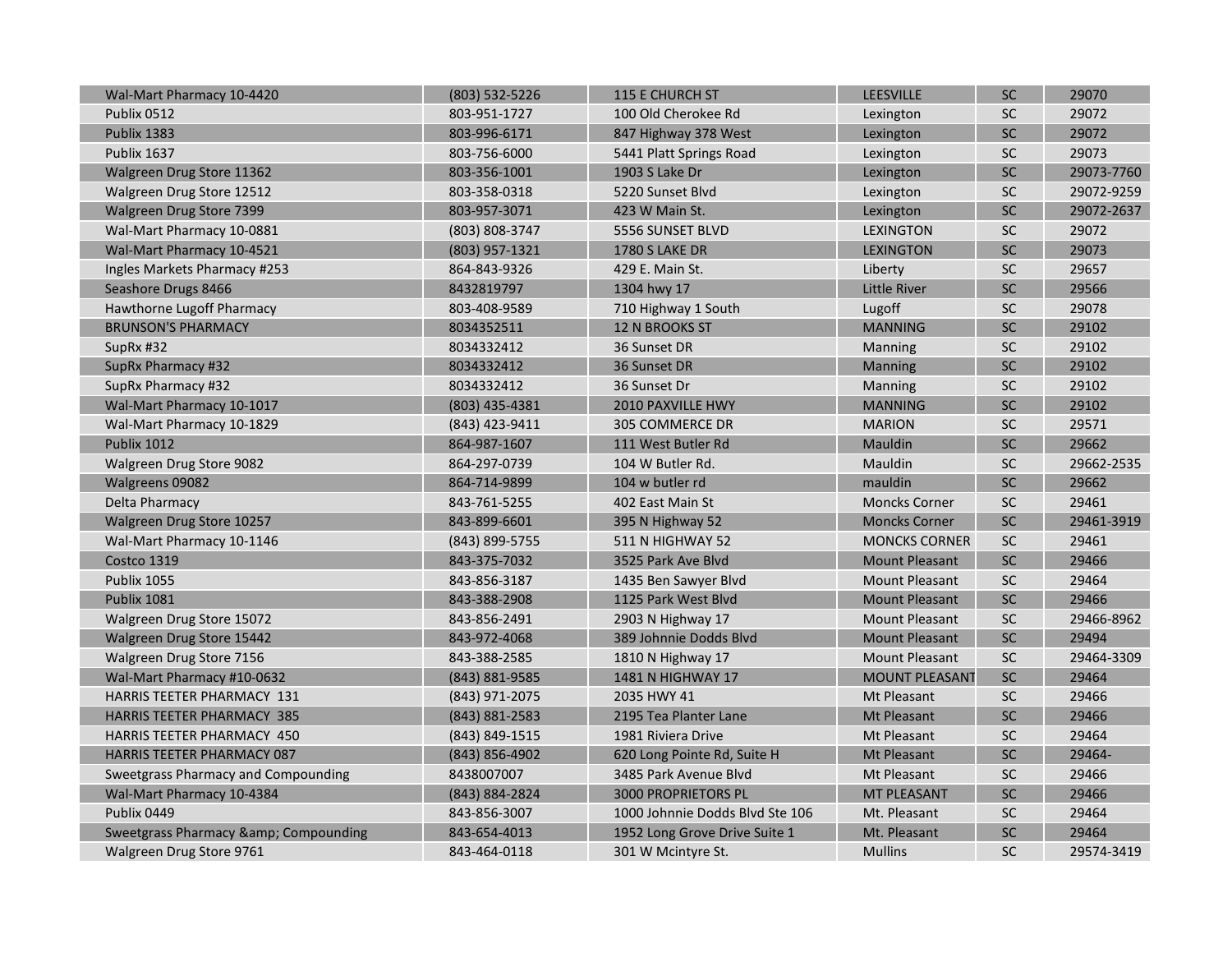| Lee's Inlet Apothecary              | 8436517979     | 3579 Hwy 17 Busines               | Murrells Inlet         | <b>SC</b> | 29576      |
|-------------------------------------|----------------|-----------------------------------|------------------------|-----------|------------|
| Publix 1568                         | 843-353-5614   | 11920 Highway 707 Suite A         | Murrells Inlet         | <b>SC</b> | 29576      |
| Walgreen Drug Store 6077            | 843-357-3985   | 2872 S Highway 17                 | <b>Murrells Inlet</b>  | <b>SC</b> | 29576-7621 |
| Wal-Mart Pharmacy 10-3442           | (843) 357-2000 | 11980 HIGHWAY 17 BYPASS           | <b>MURRELLS INLET</b>  | <b>SC</b> | 29576      |
| Kroger Pharmacy #016                | 843-449-2158   | 9600 North Kings Highway          | Myrtle Beach           | SC        | 29577      |
| Kroger Pharmacy #026                | 843-236-4296   | 3735 Renee Drive                  | Myrtle Beach           | SC        | 29579      |
| Publix 1510                         | 843-903-4615   | 2170 Oakheart Rd                  | <b>Myrtle Beach</b>    | SC        | 29579      |
| Publix 1524                         | 843-449-1620   | 7925 N Kings Highway              | Myrtle Beach           | <b>SC</b> | 29572      |
| Sam's Club Pharmacy 10-6353         | (843) 445-7179 | 1946 10TH AVE N                   | <b>MYRTLE BEACH</b>    | SC        | 29577      |
| Walgreen Drug Store 13995           | 843-232-0091   | 1110 Dick Pond Rd                 | Myrtle Beach           | SC        | 29575-5503 |
| Walgreen Drug Store 6686            | 843-626-2214   | 300 S Kings Hwy                   | <b>Myrtle Beach</b>    | SC        | 29577-4102 |
| Walgreen Drug Store 6877            | 843-903-5695   | 4779 Highway 501                  | Myrtle Beach           | <b>SC</b> | 29579-9444 |
| Wal-Mart Pharmacy 10-0643           | (843) 449-0508 | 10820 KINGS RD                    | <b>MYRTLE BEACH</b>    | SC        | 29572      |
| Wal-Mart Pharmacy 10-2712           | (843) 445-7851 | 541 SEABOARD ST                   | <b>MYRTLE BEACH</b>    | SC        | 29577      |
| Wal-Mart Pharmacy 10-2870           | (843) 353-5589 | 3915 N KINGS HWY                  | <b>MYRTLE BEACH</b>    | SC        | 29577      |
| Wal-Mart Pharmacy 10-2887           | (843) 232-0495 | <b>125 MARYPORT DRIVE</b>         | <b>MYRTLE BEACH</b>    | SC        | 29575      |
| Wal-Mart Pharmacy 10-5367           | (843) 353-5640 | <b>1705 SOUTH KINGS HWY</b>       | <b>MYRTLE BEACH</b>    | SC        | 29577      |
| Wal-Mart Pharmacy 10-5923           | (843) 839-9875 | 3650 WALTON DRIVE                 | <b>MYRTLE BEACH</b>    | <b>SC</b> | 29577      |
| Costco 338                          | 843-839-6606   | 1021 OAK FOREST LANE              | <b>MYRTLE BEACH</b>    | SC        | 29577      |
| Walgreen Drug Store 6898            | 843-448-9104   | 3701 N Kings Hwy                  | Myrtle Beach           | <b>SC</b> | 29577-2977 |
| Kroger Pharmacy #020                | 843-249-9967   | 781 Main Street                   | N. Myrtle Beach        | SC        | 29582      |
| Hibbitts Drug Co                    | 803-443-0077   | 735 N Main St                     | <b>New Ellenton</b>    | <b>SC</b> | 29809      |
| Wal-Mart Pharmacy #10-0624          | (803) 276-2211 | 2812 MAIN ST                      | <b>NEWBERRY</b>        | SC        | 29108      |
| <b>RANDJDRUGS</b>                   | 8032472133     | 4633 Savannah Hwy North, SC 29112 | north                  | SC        | 29112      |
| <b>George Parks Pharmacy</b>        | 803-279-7450   | 437 Georgia Avenue                | North Augusta          | SC        | 29841      |
| Kroger Pharmacy #640                | 803-442-4510   | 1284 Knox Avenue                  | North Augusta          | <b>SC</b> | 29841      |
| Publix 0486                         | 803-441-3906   | 334 East Martintown Rd            | North Augusta          | SC        | 29841      |
| Walgreen Drug Store 10581           | 803-279-3279   | 1228 Knox Ave                     | North Augusta          | SC        | 29841-4055 |
| Wal-Mart Pharmacy 10-1270           | (803) 279-1919 | 1201 KNOX AVE                     | <b>NORTH AUGUSTA</b>   | SC        | 29841      |
| Wal-Mart Pharmacy 10-6576           | (803) 613-3085 | 1041 EDGEFIELD RD                 | <b>NORTH AUGUSTA</b>   | <b>SC</b> | 29860      |
| <b>Center for Behavioral Health</b> | 843-529-0700   | 2301 Cosgrove Ave, Suite F        | North Charleston       | SC        | 29405      |
| Publix 0824                         | 843-767-5975   | 8409 Dorchester Rd Suite 104      | North Charleston       | SC        | 29420      |
| Sam's Club Pharmacy 10-8252         | (843) 529-9908 | <b>4900 CENTRE POINTE DR</b>      | <b>NORTH CHARLEST(</b> | SC        | 29418      |
| Walgreen Drug Store 11270           | 843-740-6977   | 1861 Remount Rd.                  | North Charleston       | SC        | 29406-3288 |
| Walgreen Drug Store 15024           | 843-764-1745   | 7501 Rivers Ave                   | North Charleston       | SC        | 29406-4662 |
| Walgreen Drug Store 6076            | 843-207-1578   | 8395 Dorchester Rd.               | North Charleston       | SC        | 29418-2916 |
| Wal-Mart Pharmacy 10-1359           | (843) 572-9616 | 7400 RIVERS AVE                   | <b>NORTH CHARLEST(</b> | SC        | 29406      |
| Wal-Mart Pharmacy 10-3367           | (843) 740-5484 | 4920 CENTRE POINTE DR             | <b>NORTH CHARLEST(</b> | SC        | 29418      |
| Publix 1479                         | 843-272-0059   | 1576 Highway 17 North             | North Myrtle Beacl     | SC        | 29582      |
| Walgreen Drug Store 10814           | 843-663-1459   | 601 Highway 17 N                  | North Myrtle Beacl     | <b>SC</b> | 29582-2905 |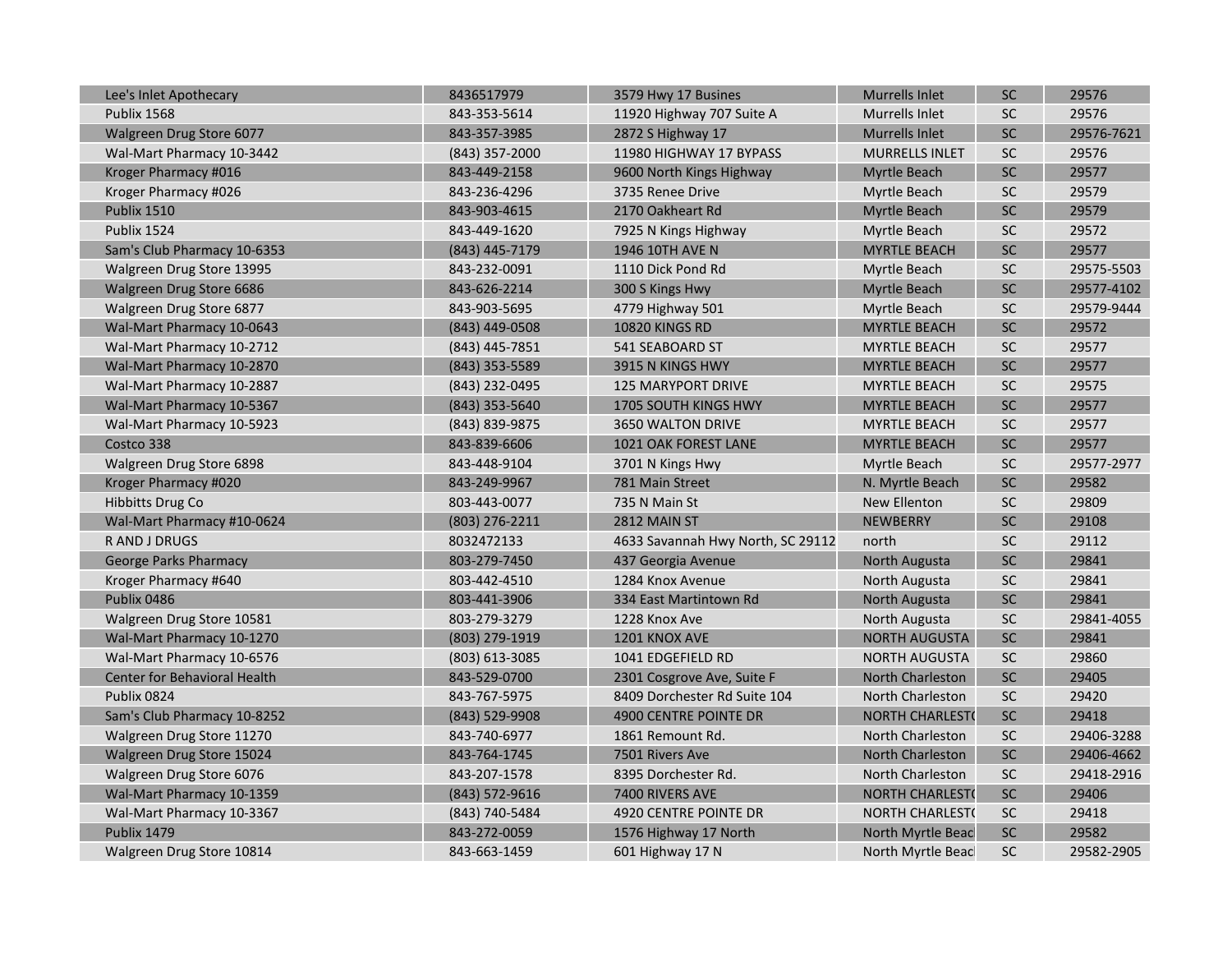| Walgreen Drug Store 6687           | 843-272-8399     | 4300 Highway 17 S               | North Myrtle Beacl     | SC        | 29582-5157 |
|------------------------------------|------------------|---------------------------------|------------------------|-----------|------------|
| Wal-Mart Pharmacy 10-5087          | $(843)$ 281-8176 | 550 HIGHWAY 17 N                | <b>NORTH MYRTLE BE</b> | <b>SC</b> | 29582      |
| Walgreen Drug Store 9134           | 843-705-0999     | 138 Okatie Center Blvd S        | Okatie                 | <b>SC</b> | 29909-7546 |
| <b>GROVE PARK PHARMACY</b>         | 803-536-0007     | 1324 Grove Park NE              | Orangeburg             | $\sf SC$  | 29115      |
| Walgreen Drug Store 7506           | 803-531-6115     | 1290 Chestnut St.               | Orangeburg             | SC        | 29115-3567 |
| Walgreen Drug Store9879            | 803-531-2079     | 1106 John C Calhoun Dr.         | Orangeburg             | <b>SC</b> | 29115-6656 |
| Wal-Mart Pharmacy #10-0616         | (803) 533-7300   | 2795 NORTH RD                   | <b>ORANGEBURG</b>      | SC        | 29118      |
| Wal-Mart Pharmacy 10-3724          | (803) 997-6138   | 332 STONE WALL JACKSON BLVD     | ORANGEBURG             | SC        | 29115      |
| LONG'S PAMPLICO PHARMACY           | 843-493-2311     | 616 S Walnut Street             | Pamplico               | SC        | 29583      |
| Publix 1478                        | 843-235-3775     | 10225 Ocean Highway 17          | Pawleys Island         | SC        | 29585      |
| Walgreen Drug Store 7956           | 843-979-1079     | 11 N Causeway Rd.               | Pawleys Island         | SC        | 29585-6675 |
| <b>PEAK PHARMACY</b>               | 803-345-1707     | 22 RIVER ST.                    | <b>PEAK</b>            | <b>SC</b> | 29122      |
| <b>PEAK PHARMACY</b>               | 8033451707       | 22 RIVER ST                     | <b>PEAK</b>            | SC        | 29122      |
| Peak Pharmacy inc                  | 803-345-1707     | 22 RIVER ST.                    | <b>PEAK</b>            | SC        | 29122      |
| <b>Hawthorne Pelion Pharmacy</b>   | 803-894-4010     | 8073 Edmund Highway             | Pelion                 | SC        | 29123      |
| Hawthorne Pharmacy-Pelion store #7 | 803-894-4010     | 8073 edmund hwy                 | pelion                 | SC        | 29123      |
| Ingles Pharmacy #017               | (864) 878-2464   | 502A Ann St                     | Pickens                | SC        | 29671      |
| Ingles Pharmacy #17                | 864-878-2464     | 502 A Ann St.                   | Pickens                | SC        | 29671      |
| Walgreen Drug Store 11698          | 864-878-0599     | 101 Hampton Ave                 | <b>Pickens</b>         | SC        | 29271-2462 |
| Wal-Mart Pharmacy 10-3191          | $(864)$ 605-6617 | <b>2637 GENTRY MEMORIAL HWY</b> | <b>PICKENS</b>         | <b>SC</b> | 29671      |
| Ingles Pharmacy #073               | 864-810-4661     | 10903 Anderson Rd               | Powdersville           | SC        | 29673      |
| RICHBURG DISCOUNT PHARMACY         | 803-500-2998     | 3191 LANCASTER HWY STE H        | <b>RICHBURG</b>        | <b>SC</b> | 29729      |
| Carolina Pharmacy Rock Hill        | 803-327-1640     | 725 cherry rd ste 103           | rock hill              | SC        | 29732      |
| <b>HARRIS TEETER PHARMACY 149</b>  | $(803)$ 329-6262 | 2750 Celanese Rd                | Rock Hill              | SC        | 29730-     |
| Publix 1482                        | 803-372-6369     | 1735 Heckle Boulevard           | <b>Rock Hill</b>       | SC        | 29732      |
| Publix 1485                        | 803-366-7510     | 2186 Cherry Rd Suite 101        | Rock Hill              | <b>SC</b> | 29732      |
| Sam's Club Pharmacy 10-6236        | (803)372-6565    | <b>2474 CROSSPOINTE DR</b>      | <b>ROCK HILL</b>       | <b>SC</b> | 29730      |
| Walgreen Drug Store 11210          | 803-980-0095     | 2000 Celanese Rd                | Rock Hill              | SC        | 29732-1304 |
| Walgreen Drug Store 15274          | 803-325-2792     | 1645 Cranium Dr                 | <b>Rock Hill</b>       | SC        | 29732-3509 |
| Walgreen Drug Store 4842           | 803-980-1350     | 1008 Oakland Ave                | Rock Hill              | <b>SC</b> | 29732-3035 |
| Wal-Mart Pharmacy #10-0585         | (803) 366-8191   | 2377 DAVE LYLE BLVD             | <b>ROCK HILL</b>       | SC        | 29730      |
| Wal-Mart Pharmacy 10-4593          | (803) 323-2091   | 4875 OLD YORK RD                | <b>ROCK HILL</b>       | SC        | 29732      |
| Wal-Mart Pharmacy 10-6962          | (803) 324-1260   | 1225 CHERRY RD                  | <b>ROCK HILL</b>       | SC        | 29730      |
| Westbury Pharmacy Inc              | 843-563-9384     | 701 North Parler Avenue         | Saint George           | SC        | 29477      |
| Ingles Pharmacy 094                | 864-886-0615     | 211 Ingles Place                | Seneca                 | SC        | 29678      |
| Upstate Pharmacy - Oconee          | 864-885-7338     | 298 Memorial Dr                 | Seneca                 | SC        | 29672      |
| <b>Upstate Pharmacy Seneca</b>     | 864-886-1911     | 131 Lila Doyle Drive            | Seneca                 | SC        | 29672      |
| Walgreen Drug Store 10163          | 864-885-0889     | 1601 Sandifer Blyd              | Seneca                 | <b>SC</b> | 29678-0905 |
| Wal-Mart Pharmacy 10-1123          | (864) 885-0119   | <b>1636 SANDIFER BLVD</b>       | <b>SENECA</b>          | SC        | 29678      |
| Harness Health Pharmacy #401       | 864-757-3900     | 3970 Grandview Drive            | Simpsonville           | <b>SC</b> | 29680      |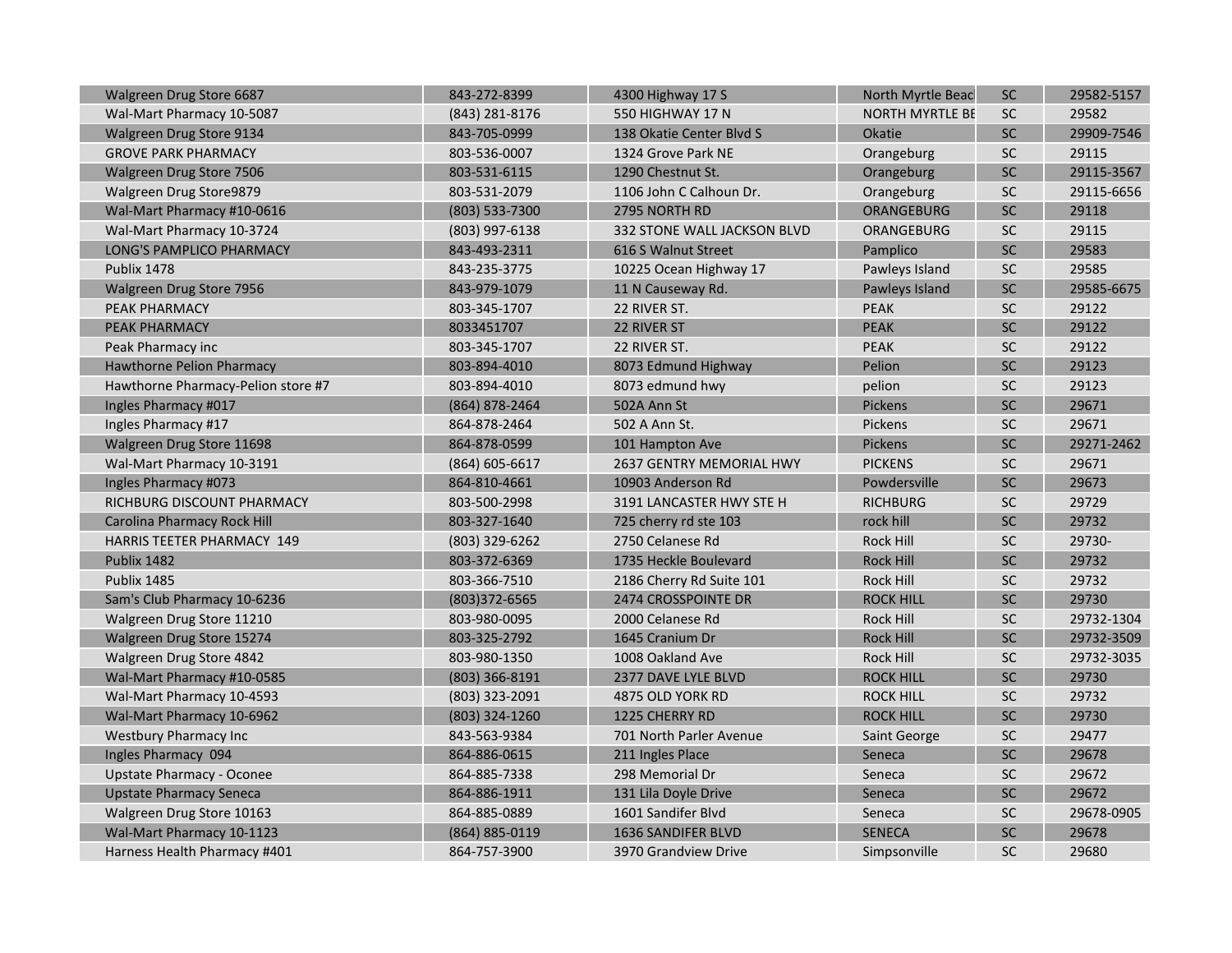| Publix 0035                                           | 864-234-3866     | 2700 Woodruff Rd                | Simpsonville        | SC        | 29681      |
|-------------------------------------------------------|------------------|---------------------------------|---------------------|-----------|------------|
| Publix 1608                                           | 864-601-7010     | 704 Fairview Rd                 | Simpsonville        | SC        | 29680      |
| Walgreen Drug Store 10391                             | 864-288-8836     | 2586 Woodruff Rd.               | Simpsonville        | SC        | 29681-5447 |
| Walgreen Drug Store 9230                              | 864-962-1839     | 618 Fairview Rd.                | Simpsonville        | <b>SC</b> | 29680-6707 |
| Wal-Mart Pharmacy 10-2265                             | (864) 963-0272   | 3950 GRANDVIEW DR               | SIMPSONVILLE        | SC        | 29680      |
| Wal-Mart Pharmacy 10-3628                             | (864) 757-7087   | 115 HIGHWAY 14                  | SIMPSONVILLE        | SC        | 29681      |
| Wal-Mart Pharmacy 10-5371                             | (864) 757-7207   | 1401 WEST GEORGIA RD.           | <b>SIMPSONVILLE</b> | SC        | 29680      |
| Carolina's Upstate Pharmacy at Gibbs                  | 864-560-1864     | 380 Serpentine Dr Suite 201     | Spartanburg         | SC        | 29303      |
| Costco 1008                                           | 864-515-4949     | <b>211 WEST BLACKSTOCK ROAD</b> | <b>SPARTANBURG</b>  | SC        | 29301      |
| Costco 1008                                           | 8645154949       | 211 West Blackstock Rd          | Spartanburg         | SC        | 29301      |
| Ingles Markets #45                                    | 864-542-1426     | 2000 South Pine St              | Spartanburg         | SC        | 29302      |
| Ingles Markets Pharmacy #37                           | 8645786243       | 8650 Asheville Hwy              | Spartanburg         | <b>SC</b> | 29303      |
| Ingles Pharmacy #202                                  | (864) 573-9408   | 2375 Chesnee Hwy                | Spartanburg         | SC        | 29303      |
| Ingles Pharmacy #204                                  | 8645743130       | 8004 Warren H Abernathy Hwy     | Spartanburg         | <b>SC</b> | 29301      |
| Ingles Pharmacy 202                                   | 864-573-9408     | 2375 Chesnee Hwy                | Spartanburg         | SC        | 29303      |
| Publix 0687                                           | 864-253-1833     | 1905 East Main Street           | Spartanburg         | SC        | 29307      |
| Sam's Club Pharmacy 10-8142                           | $(864)$ 595-2661 | <b>200 PEACHWOOD CENTRE DR</b>  | SPARTANBURG         | SC        | 29301      |
| Spartanburg Regional Healthcare System Employee P     | 864-560-9200     | 100 E Wood St Suite 101         | Spartanburg         | SC        | 29303      |
| Spartanburg Regional Healthcare System Outpatient     | 864-560-6779     | 101 E Wood Street               | Spartanburg         | SC        | 29303      |
| Walgreen Drug Store 10100                             | 864-582-5822     | 2198 Southport Rd.              | Spartanburg         | SC        | 29306-6258 |
| Walgreen Drug Store 7648                              | 864-587-9486     | 2410 Reidville Rd.              | Spartanburg         | SC        | 29301-3652 |
| Walgreen Drug Store 7822                              | 864-583-2196     | 1790 E Main St                  | Spartanburg         | SC        | 29307-2231 |
| Wal-Mart Pharmacy 10-1035                             | (864) 574-1985   | 141 DORMAN CENTRE DR            | SPARTANBURG         | SC        | 29301      |
| Wal-Mart Pharmacy 10-1281                             | (864) 529-0379   | <b>2151 E MAIN ST</b>           | SPARTANBURG         | <b>SC</b> | 29307      |
| Wal-Mart Pharmacy 10-3338                             | (864) 381-6366   | <b>203 CEDAR SPRINGS ROAD</b>   | <b>SPARTANBURG</b>  | SC        | 29302      |
| Bi-Lo #5228                                           | 843-871-0473     | 975 Bacons Bridge Rd, ste 117   | Summerville         | <b>SC</b> | 29485      |
| Fetter Health Care Network DBA T.J. Bell Family Healt | 843-790-9343     | 130 Varnfield Drive             | Summerville         | SC        | 29483      |
| <b>HARRIS TEETER PHARMACY</b>                         | (843) 875-2528   | 9500 Dorchester Road            | Summerville         | <b>SC</b> | 29485      |
| Publix 0483                                           | 843-832-0557     | 1575 Old Trolley Rd             | Summerville         | SC        | 29485      |
| Publix 1120                                           | 843-832-4247     | 1585 Central Avenue Suite A     | Summerville         | <b>SC</b> | 29483      |
| Publix 1266                                           | 843-461-3765     | 1724 State Rd                   | Summerville         | SC        | 29486      |
| Walgreen Drug Store 6073                              | 843-871-5159     | 54 Old Trolley Rd.              | Summerville         | SC        | 29485-4904 |
| Walgreen Drug Store 7702                              | 843-851-7716     | 9998 Dorchester Rd.             | Summerville         | SC        | 29485-8529 |
| Walgreen Drug Store 9738                              | 843-871-9289     | 1584 Central Ave                | Summerville         | SC        | 29483-5528 |
| Walgreens 1072                                        | 843-821-7537     | 1120 N Main St.                 | Summerville         | SC        | 29483-7326 |
| Wal-Mart Pharmacy #10-0628                            | (843) 871-2550   | 9880 DORCHESTER RD              | <b>SUMMERVILLE</b>  | SC        | 29485      |
| Wal-Mart Pharmacy 10-1037                             | (843) 821-1360   | 1317 N MAIN ST STE A1           | SUMMERVILLE         | SC        | 29483      |
| Wal-Mart Pharmacy 10-5279                             | (843) 879-5202   | <b>1616 CENTRAL AVE</b>         | <b>SUMMERVILLE</b>  | <b>SC</b> | 29483      |
| Wal-Mart Pharmacy 10-6174                             | (843) 879-5150   | <b>10635 DORCHESTER ROAD</b>    | <b>SUMMERVILLE</b>  | SC        | 29485      |
| Prisma Health Pharmacy 11                             | 803-774-8772     | 115 N Sumter Street             | Sumter              | SC        | 29150      |